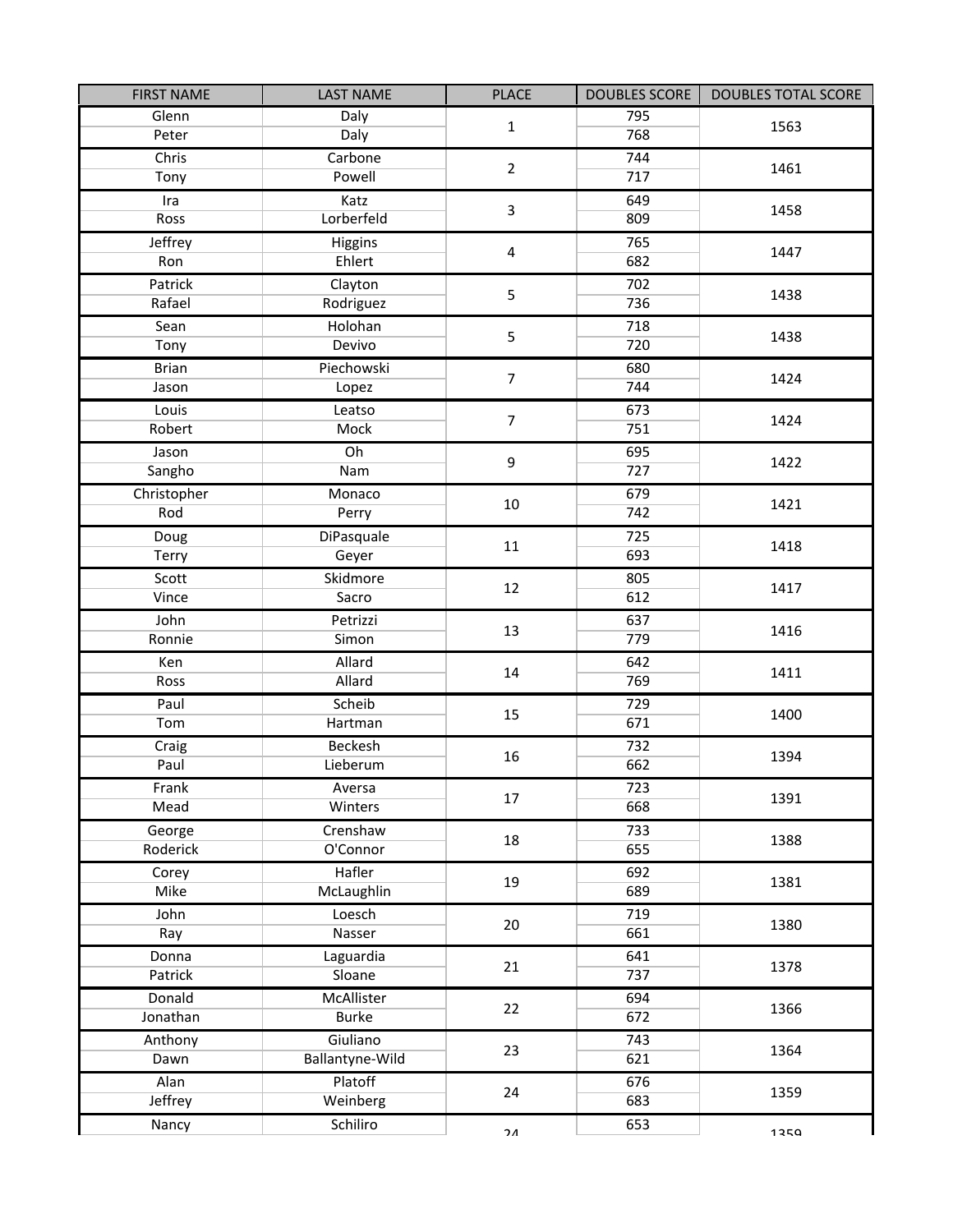| Tamara            | Schmidt               | 24 | 706        | ברכד |
|-------------------|-----------------------|----|------------|------|
| Mark              | Macbain               | 26 | 671        | 1355 |
| Tim               | Yaeger                |    | 684        |      |
| Jodi              | Infantolino           | 27 | 717        | 1354 |
| Stacey            | Matone                |    | 637        |      |
| Sharon            | Solowitz              | 28 | 630        | 1349 |
| Terry             | Delbridge             |    | 719        |      |
| Michael           | Salvador              | 29 | 680        | 1345 |
| Ross              | <b>Hewitt</b>         |    | 665        |      |
| Chris             | Stipa                 |    | 611        |      |
| Robert            | Buzby                 | 30 | 733        | 1344 |
| Daniel            | Schrafel              | 31 | 693        | 1338 |
| Joe               | Serratore             |    | 645        |      |
| Nicole            | Baber                 |    | 671        | 1338 |
| <b>Tracy</b>      | Pearson               | 31 | 667        |      |
| Jason             | Vasquez               |    | 655        | 1337 |
| Steve             | Frey                  | 33 | 682        |      |
| Lizbeth           | Mejia Moran           | 34 | 646        |      |
| Roland            | Scognamiglio          |    | 687        | 1333 |
| Chris             | Depierro              | 35 | 698        |      |
| Larry             | Walker                |    | 633        | 1331 |
| Frank             | Volpe                 | 36 | 669        | 1326 |
| Gena              | Janowski              |    | 657        |      |
| Gene              | Egan                  | 36 | 705        | 1326 |
| Paul              | Rasimowicz            |    | 621        |      |
| Jose              | Barreto               | 38 | 652        | 1324 |
| Melissa           | Umbria                |    | 672        |      |
| Sharon            | Cioffi                | 39 | 654        | 1319 |
| Stewart           | Fishbein              |    | 665        |      |
| Joseph            | Tablado               | 40 | 587        | 1307 |
| Tom               | Faust                 |    | 720        |      |
| Billy             | Kerkenides            | 41 | 610        | 1304 |
| Joe               | <b>Bressi</b>         |    | 694        |      |
| <b>Brian</b>      | Feuer                 | 42 | 657        | 1302 |
| Wayne             | Lydon                 |    | 645        |      |
| Donald            | Beach                 | 43 | 689        | 1299 |
| Michael           | Hillman               |    | 610        |      |
| Doug              | Meister               | 44 | 703        | 1296 |
| John              | Toland                |    | 593        |      |
| Andrea<br>Michael | Puckett               | 45 | 636        | 1293 |
|                   | Kilbarry              |    | 657        |      |
| Mark<br>Rich      | Patrizzi<br>Tomlinson | 46 | 629<br>659 | 1288 |
|                   |                       |    |            |      |
| Nancy             | Mathieu               | 47 | 631<br>653 | 1284 |
| Joe               | Russo                 |    |            |      |
| Aris<br>Eddie     | Sarantakos<br>Gruber  | 48 | 613<br>670 | 1283 |
|                   |                       |    |            |      |
| Michael<br>Robert | Neocleous<br>Hunter   | 48 | 603<br>680 | 1283 |
|                   |                       |    |            |      |
| Lisa              | Varallo               | 50 | 716        | 1721 |